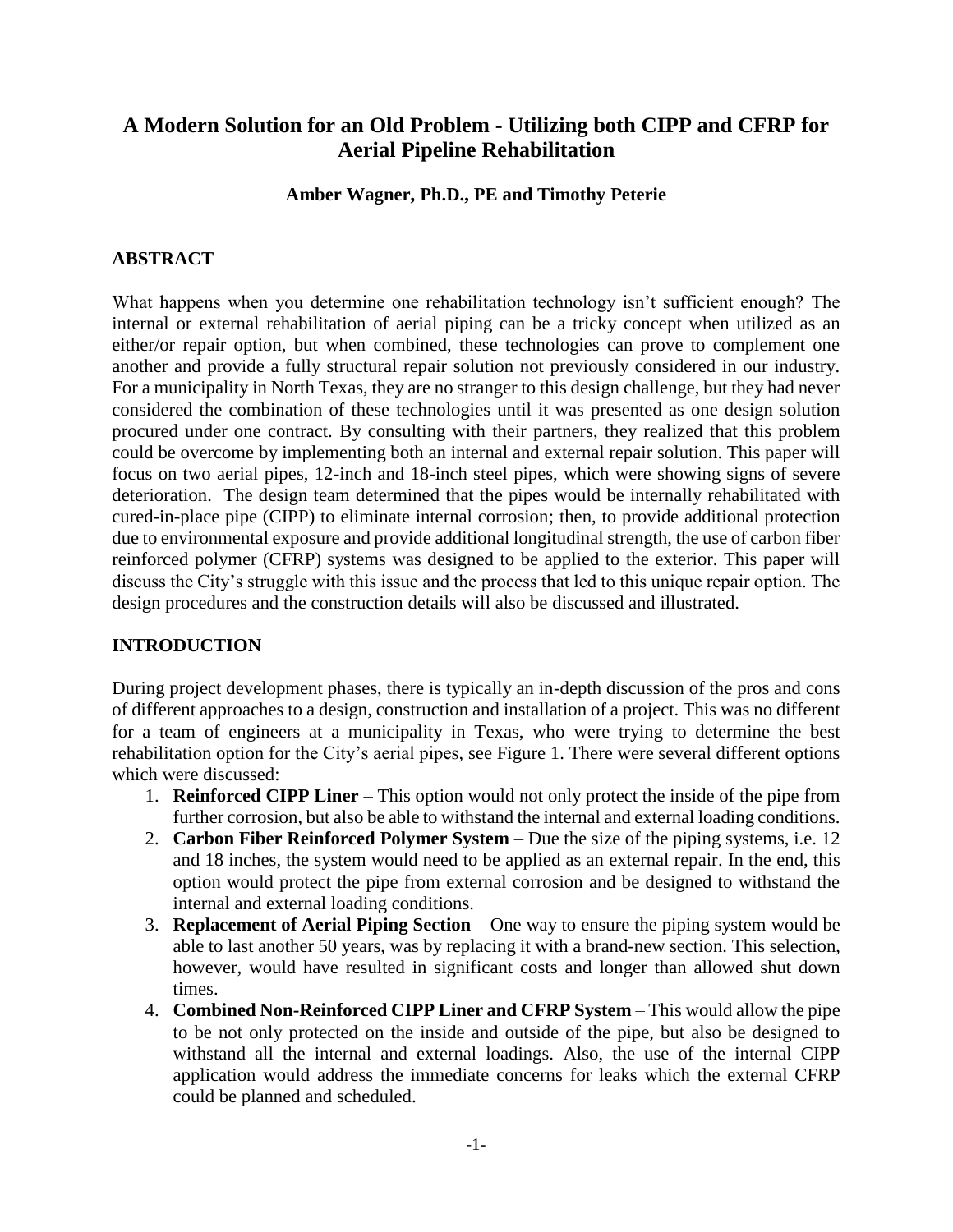After reviewing all the different options, the City decided to use Option 4 for a variety of reasons:

- Allow for a minimized downtime of the pipe. The installation process for a reinforced CIPP liner is longer than for a non-reinforced standard felt CIPP system.
- The pipe could be protected both internally and externally.
- The rehabilitated pipeline would have an extended life up to 50 years.
- Due to access and the obstacles around the pipeline in question, removing and replacing it with a new pipe would come with logistical challenges, which would only add time and money to the project.

This paper will discuss further the design and installation practices for the CIPP and CFRP systems used to rehabilitate several aerial piping systems in Texas.



**Figure 1. Example of Aerial Pipe to be Rehabbed**

## **DESIGN PHILOSOPHY - CIPP**

For the internal lining of this project, the standard felt and resin CIPP tube configuration (see Figure 2) was utilized. The design requirements for the CIPP portion were to provide internal corrosion protection and handle all the gravity loads of the host pipe. Since this is an aerial pipe, and there is no external (soil, water) loading to the pipe, the only real design requirement was based on the gravity head created by the change in elevation. Nevertheless, the industry standard for the design and installation of CIPP systems is the ASTM F1216 – Standard Practice for the Rehabilitation of Existing Pipelines and Conduits by the Inversion and Curing of a Resin-Impregnated Tube. By utilizing the Appendix X equations, the following design checks were required for the CIPP System:

- (1) Equation  $X1.1 Hyd$ raulic loading
- (2) Equation  $X1.2 W$  ithstanding ovality of the host pipe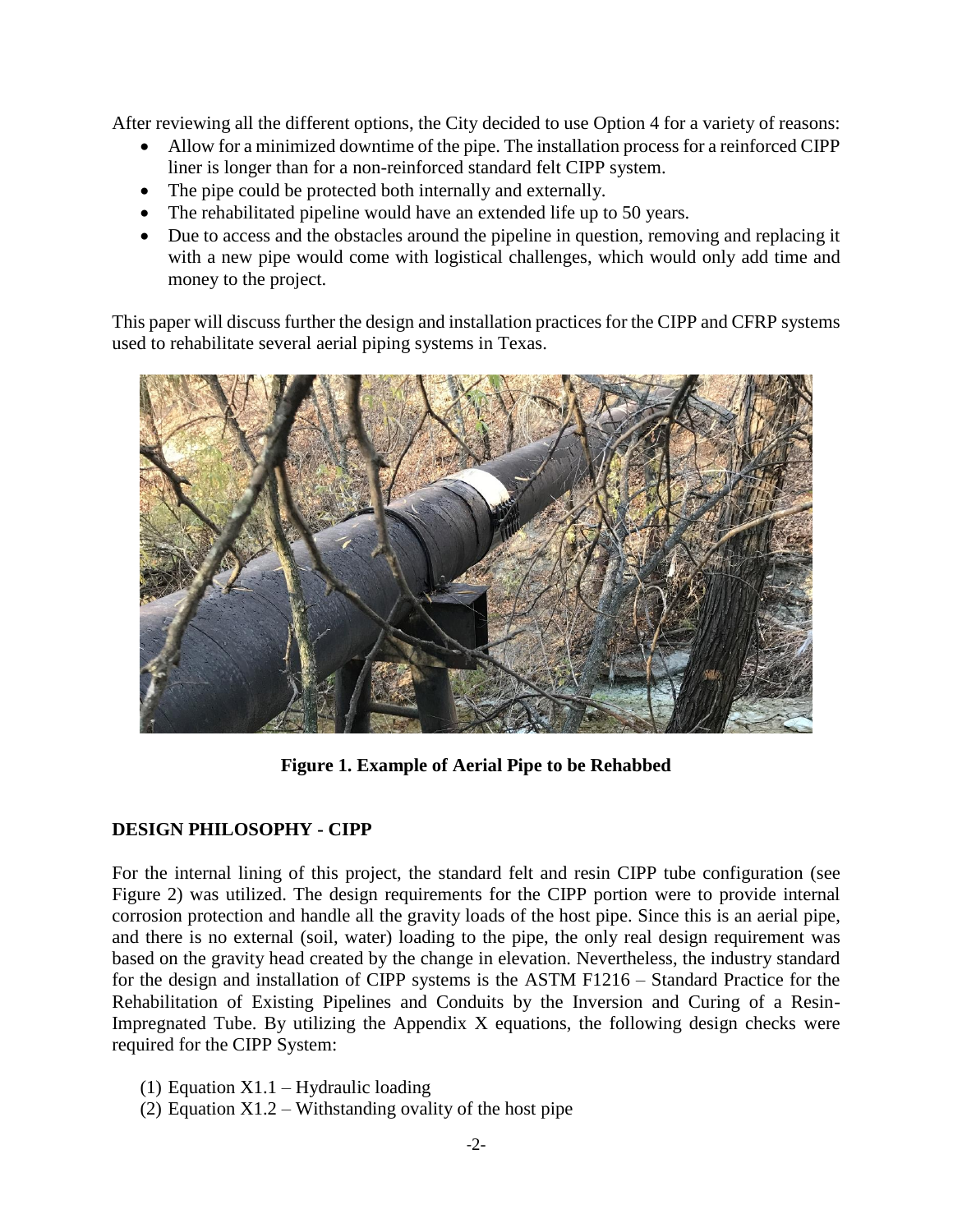- (3) Equation  $X1.3$  Buckling limitations
- (4) Equation  $X1.4 -$  Minimum Stiffness Requirements

For each of the equations mentioned above, the minimum thickness requirement can be attained and correlated to the installed CIPP thickness.



**Figure 2: Sample Tube Construction for CIPP Liner**

### **DESIGN PHILOSOPHY - CFRP**

In contrast to the typical internal CFRP project, the design requirements for the CFRP system for the aerial piping systems was only required to provide strength going the length of the pipe, i.e. the longitudinal direction. All internal loads were to be taken by the CIPP system as discussed in more detail in the previous section. In addition, the CFRP system would help to provide additional protection to the existing host pipe by eliminating any new corrosion.

Since there is not a design standard that exactly addresses this design requirement, it was determined to design the CFRP system utilizing similar design methodologies described in the American Water Works Association (AWWA) design standard C305 [AWWA C305]. This design standard was developed specifically for strengthening Prestressed Concrete Cylinder Pipe (PCCP) using CFRP. Thoroughly reviewing and understanding the design methodology within the document strongly influenced the primary design considerations for this project. In the end, three different design checks were required for the CFRP System:

- (1) Deflection limitations due to moments spanning between supports,
- (2) Buckling of the CFRP liner due to temperature change, and
- (3) Debonding of the CFRP system due to shear demands at the termination locations.

Not only was it important to understand and identify the proper design requirements for the CFRP system, but it was also important to provide proper detailing for several components of the project: (1) saddle supports and (2) the exterior clamp used to stop previous leaking of the host pipe. Due to the height of the saddle supports (and project cost limitations), it was determined that the saddle supports could not be removed. This meant a special trim detailing was required at the saddle support locations to ensure the longitudinal forces were developed properly over the length of the pipe (see Figure 3). Even though the CIPP had already been installed and the risk of leak was nonexistent, for ease of installation and keeping to the work schedule the clamp remained in place. The detail, shown in Figure 4, requires a ramp to be created with epoxy mortar to create a smooth transition for the CFRP system.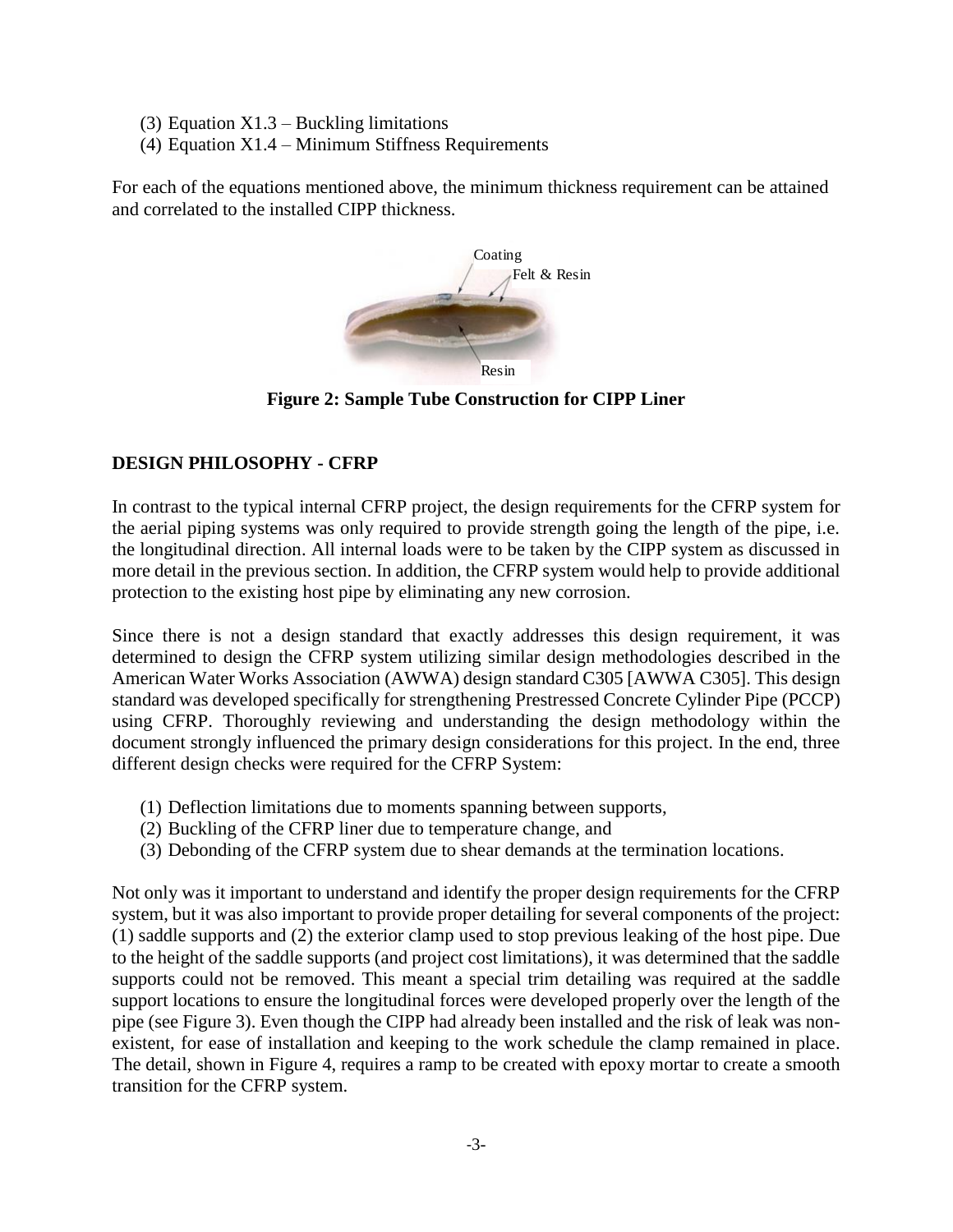

**Figure 3: Special Detailing at Saddle Locations**



**Figure 4: Special Detailing at Clamp Locations**

## **PROJECT CONSTRUCTION – PHASE 1**

For the construction of the CIPP liner, the following installation process was utilized:

- 1. Pipe is de-watered and cleaned in preparation for lining.
- 2. A pre-manufactured felt and resin tube was delivered to site. The tube is wet-out prior to delivery at a dedicated wet-out facility. This helps to ensure consistency in the wet-out process, as well as compliance with environmental methods.
- 3. The tube is then inverted using water pressure, see Figure 5a. The water pressure inverts the tube like a sock and propels it through the length of the pipe being rehabilitated.
- 4. The inversion water is then heated and used to cure the resin. This helps the product to "form in place" and creates a tight-fitting, jointless, and corrosion-resistant replacement pipe.
- 5. Finally, the rehabilitated pipe is inspected by closed-circuit TV, see Figure 5b.

In the end, the installation of the CIPP system took 1 day and was an overnight install.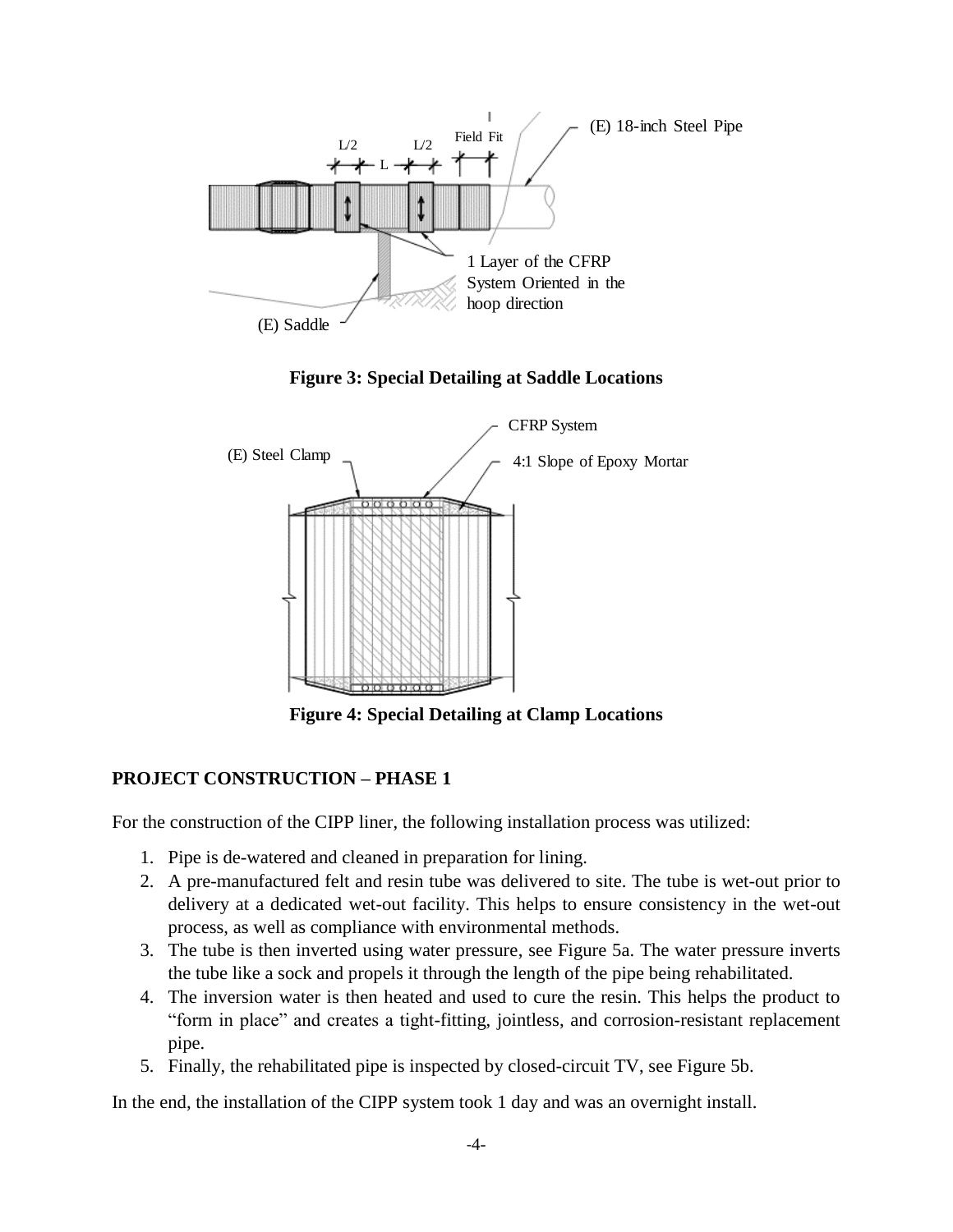

(a) Installation of CIPP Liner (b) Cured CIPP Liner

## **Figure 5. Installation of the CIPP Liner**

### **PROJECT CONSTRUCTION – PHASE 2**

Once the CIPP system was installed and properly cured, the next phase of construction was to install the CFRP system. Since this was an external repair over a creek, the installation was a bit different than the standard internal repairs:

- 1. The need for additional safety measures was reduced, only scaffolding was required.
- 2. Special scaffolding was required for the extent of the pipe to be repaired, see Figure 6.
- 3. Since, the repair occurred in a sensitive nature preserve, dust confinement and additional environmental measures were required.
- 4. The crew size required to complete the repair was less.
- 5. Installation time was quicker.
- 6. Difficult to increase cure time through heat unless confinement tents are utilized. For this project, ambient cure was enough.

For the actual installation of the CFRP system, the following installation procedure was utilized:

- 1. Exposed steel was prepared to SSPC SP-10 or near white metal finish.
- 2. A single layer of the GFRP system was applied to act as a dielectric barrier between the steel and CFRP system.
- 3. Apply a primer layer of thickened epoxy.
- 4. Apply the longitudinal layer and hoop layers as required, see Figure 7.
- 5. Allow system to cure for 72 hours before pipeline is put back into service.
- 6. Apply a top coat of acrylic paint for protection to the CFRP system.

In the end, the installation of the CFRP system took 5 days and the pipe was never out of service during the installation. .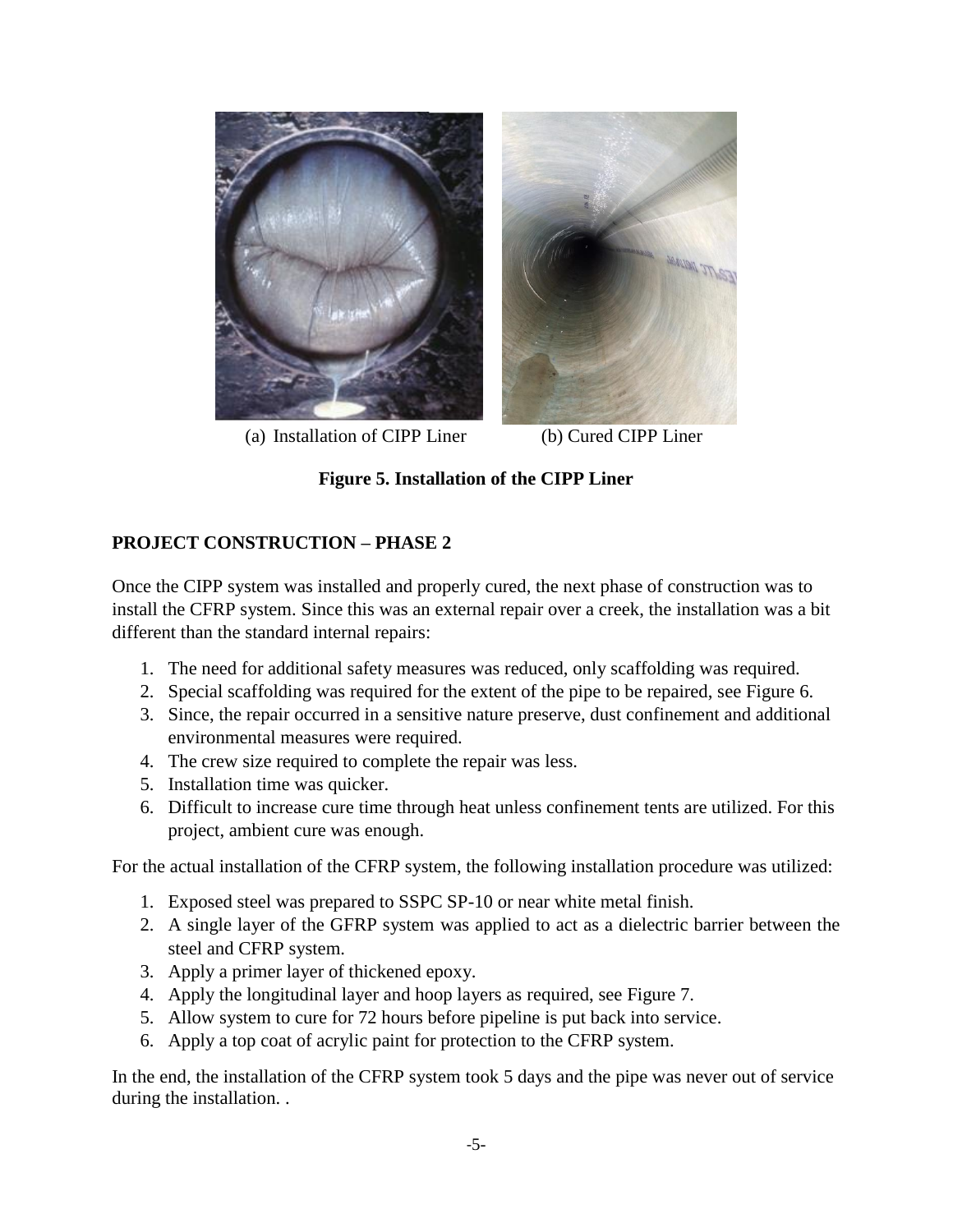

**Figure 6: Surface Preparation of Host Pipe**



**Figure 7: Installation of CFRP System**

#### **CONCLUSION**

For the municipality in North Texas, the use of CIPP and CFRP to rehabilitate their aerial pipeline was a suitable choice for a variety of reasons. First of the installation sequence allowed for the pipeline to remain out of service for the least amount of time necessary. Second, the use of CIPP not only strengthened the pipe for the head gravity loads but provided internal corrosion protection to the host pipe. Finally, the CFRP system provided the additional longitudinal strength and